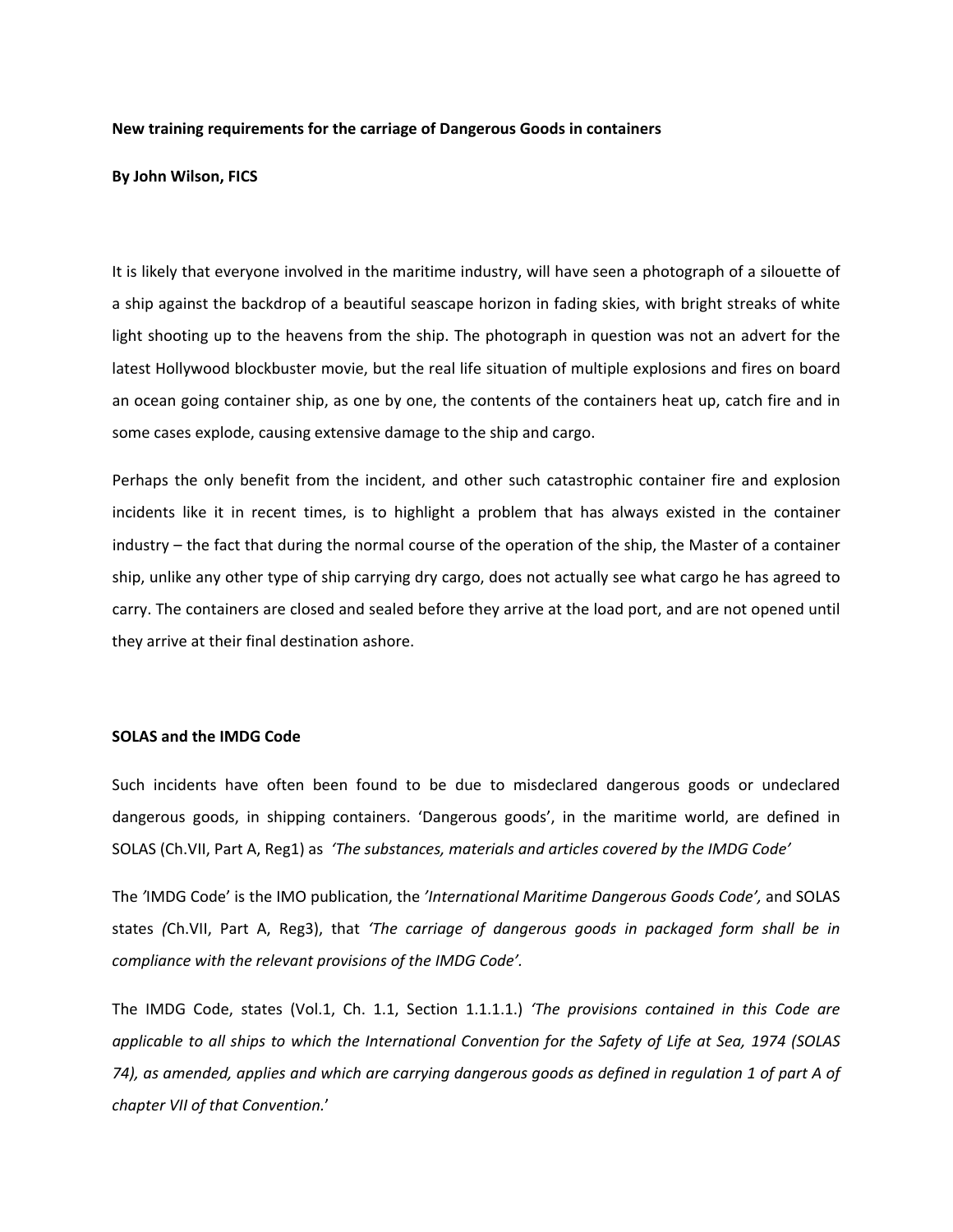The IMDG Code contains details of thousands of different types of substances and states what hazards they pose, such as whether or not they are flammable or corrosive, and what precautions need to be taken in order to safely carry the substance inside a shipping container for carriage on board a ship. Given the complexity of shipping such substances, and the large amount of information that is therefore required to be included in the Code, the book is not, at first viewing, a very easy book to read and understand. A user of the Code requires a certain amount of familiarisation and 'hands on' practice using the Code, in order to be able to use it quickly and efficiently, and most importantly, to then apply the guidance correctly when considering the shipment in question.

## **Certification**

Once the goods have been approved for their suitability for shipment in a container, and they have been properly packaged and then properly stowed in the container, and the container has been labeled to indicate that dangerous goods are stowed inside, the Dangerous Goods Form, also known as the Dangerous Goods Transport Document, or Dangerous Goods Note, must be completed. This must contain the wording of the Shipper's Declaration. Similarly, the Container / Vehicle Packing Certificate needs to be completed and must contain the wording of the Packer's Declaration. These two declarations can be one document

The Shipper's 'Dangerous goods declaration' must contain the following wording :

*'I hereby declare that the contents of this consignment are fully and accurately described above by the Proper Shipping Name, and are classified, packaged, marked and labeled / placarded, and are in all respects in proper condition for transport according to applicable international and national government regulations'*

(Ref: IMDG Code Part 5.4.1.6.1)

Packer's Declaration : The IMDG Code requires that those responsible for packing the container must certify that the operation was carried out in accordance with the following conditions :

*1. The container / vehicle was clean, dry and apparently fit to receive the goods.*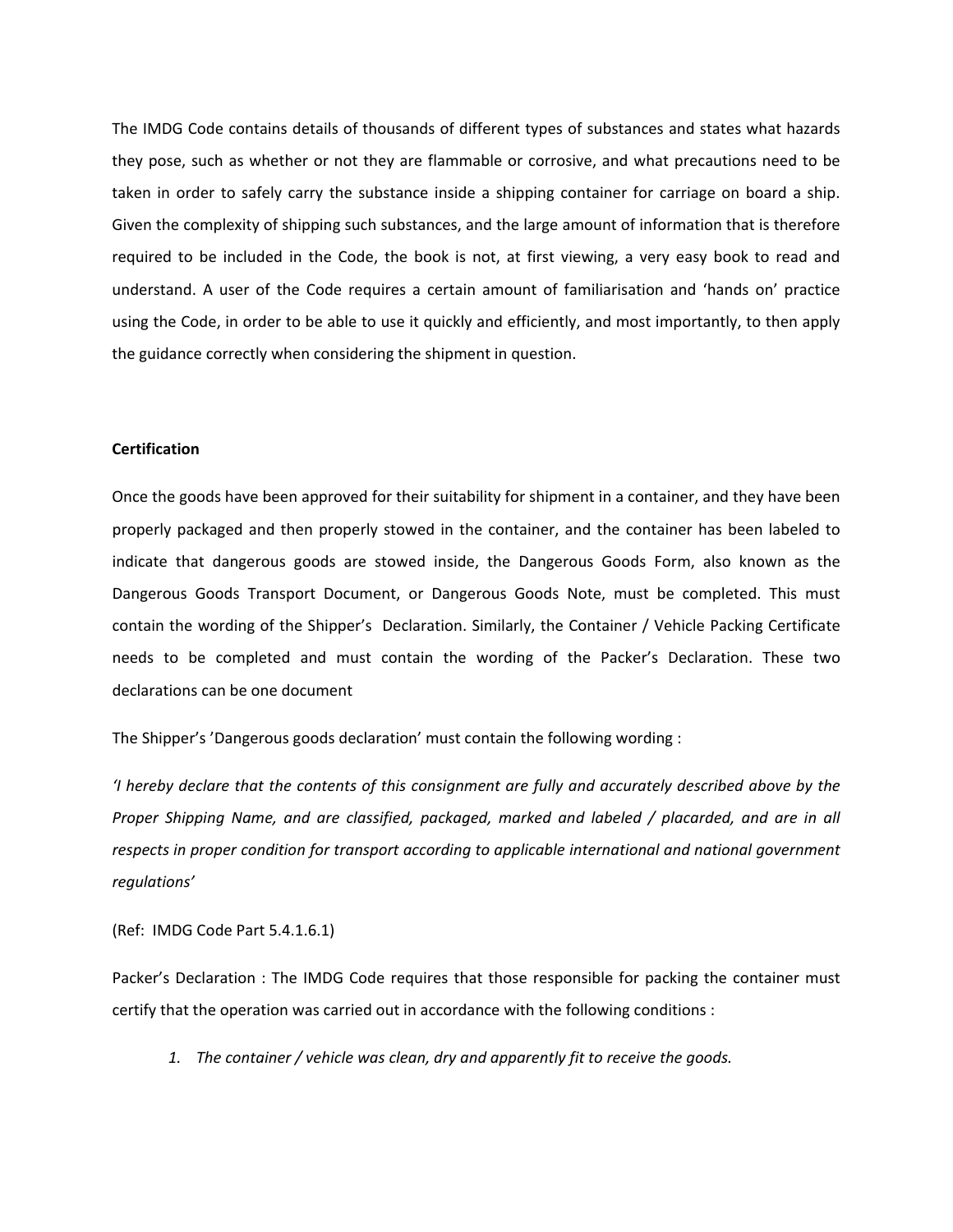- *2. Packages which need to be segregated in accordance with applicable segregation requirements have not been packed together onto or in the container / vehicle (unless approved by the competent authority concerned in accordance with 7.2.2.3)*
- *3. All packages have been externally inspected for damage, and only sound packages have been loaded.*
- *4. Drums have been stowed in an upright position, unless otherwise authorized by the competent authority, and all goods have been properly loaded and, where necessary, adequately braced with securing material to suit the mode(s) of transport for the intended journey.*
- *5. Goods loaded in bulk have been evenly distributed within the container / vehicle.*
- *6. For consignments including goods of class 1 other than division 1.4, the container / vehicle is structurally servicable in accordance with 7.4.6.*
- *7. The container / vehicle and packages are properly marked, labelled and placarded, as appropriate.*
- *8. When solid carbon dioxide (CO2‐ dry ice) is used for cooling purposes, the container/ vehicle is externally marked or labelled in a conspicuous place, such as, at the door end, with the words :'DANGEROUS CO2 (DRY ICE) INSIDE. VENTILATE THOROUGHLY BEFORE ENTERING".*
- *9. A dangerous goods transport document, as indicated in 5.4.1, has been received for each dangerous goods consignment loaded in the container / vehicle.*

*Note : The container / vehicle packing certificate is not required for portable tanks.*

(Ref: IMDG Code Part 5.4.2.1)

# **New Mandatory Training Provisions for IMDG Code**

Despite having the IMDG Code and SOLAS, accidents on ships and in ports involving dangerous goods in containers still take place. Why is this? Very simply, the major reasons fall into two categories :

- Dangerous cargoes are intentionally or unintentionally not properly declared.
- The required packaging, segregation, and stowage requirements are not followed.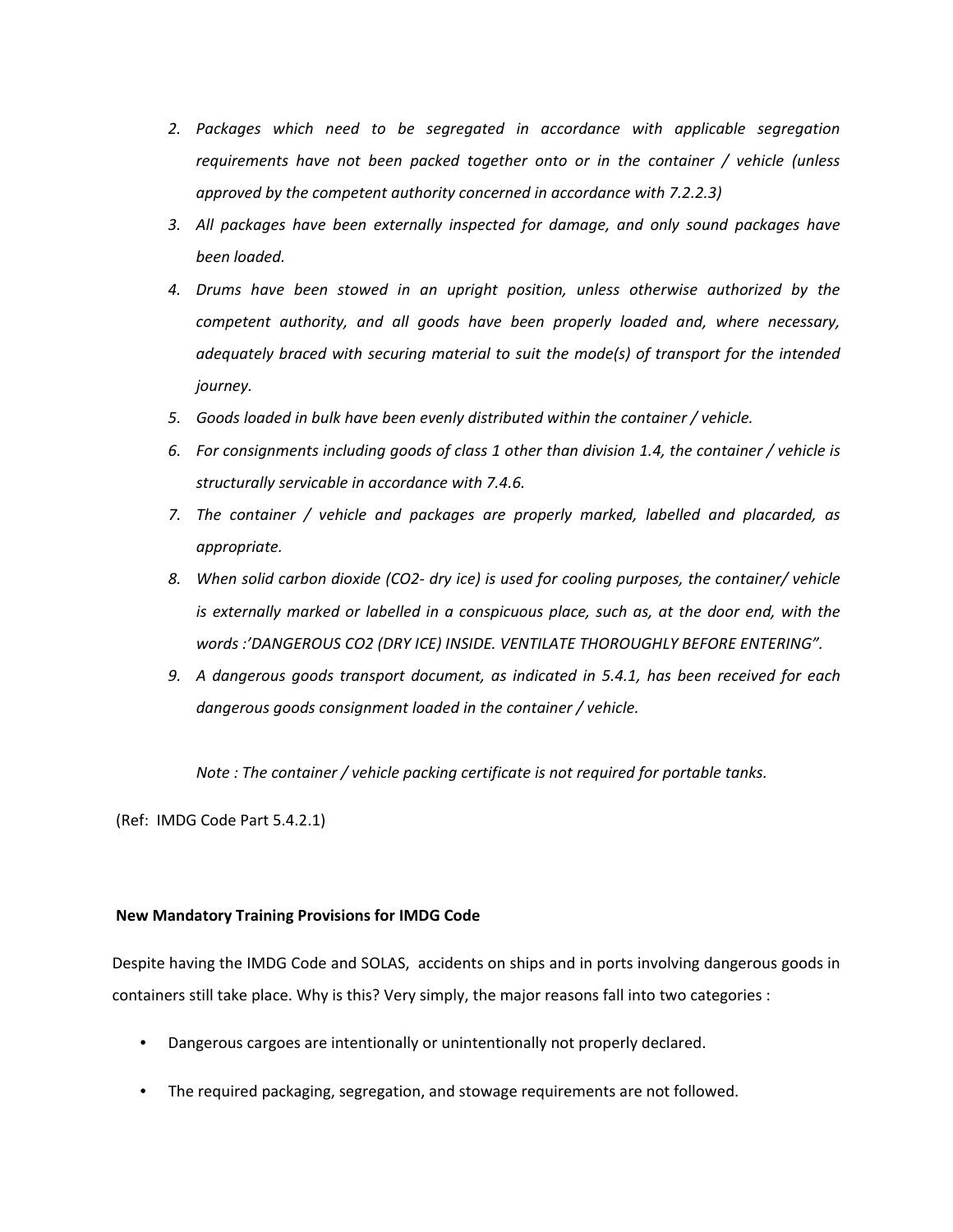At present, application of the IMDG Code is 'mandatory' BUT the sections for training are only 'recommendatory'. Whilst some companies will ensure training is given, the standards of the training can vary greatly, and then there are other companies who may not provide any effective training at all.

#### **IMDG Code Amendment 34‐08**

Recognizing there is a lack of training / knowledge in the industry about the proper carriage of DGs in containers the IMO has now sought to improve the situation, by way of IMDG Code Amendment 34‐08, and IMO MSC.262 (84) Resolution.

New Mandatory Training Provisions were authorized on 1<sup>st</sup> January 2009, and become mandatory from  $1<sup>st</sup>$  January 2010, such that with effect from  $1<sup>st</sup>$  January 2010 :

*'Shore based personnel engaged in the transport of dangerous goods intended to be transported by sea shall receive training in the contents of dangerous goods provisions commensurate with their responsibilities.'* 

(IMDG Code 2008 Chapter 1.3.1.1)

# **Training under supervision and refresher training required**

'*Entities engaging shore‐based personnel in such activities shall determine which staff shall be trained,* what levels of training they require and the training methods used to enable them to comply with the *provisions of the IMDG Code. This training shall be provided or verified upon employment in a position involving dangerous goods transport.*'

'*For personnel who have not yet received the required training, the entities shall ensure that those personnel may only perform functions under the direct supervision of a trained person. The training shall be periodically supplemented with refresher training to take account of changes in regulations and practice'*

(IMDG Code 2008 Chapter 1.3.1.1)